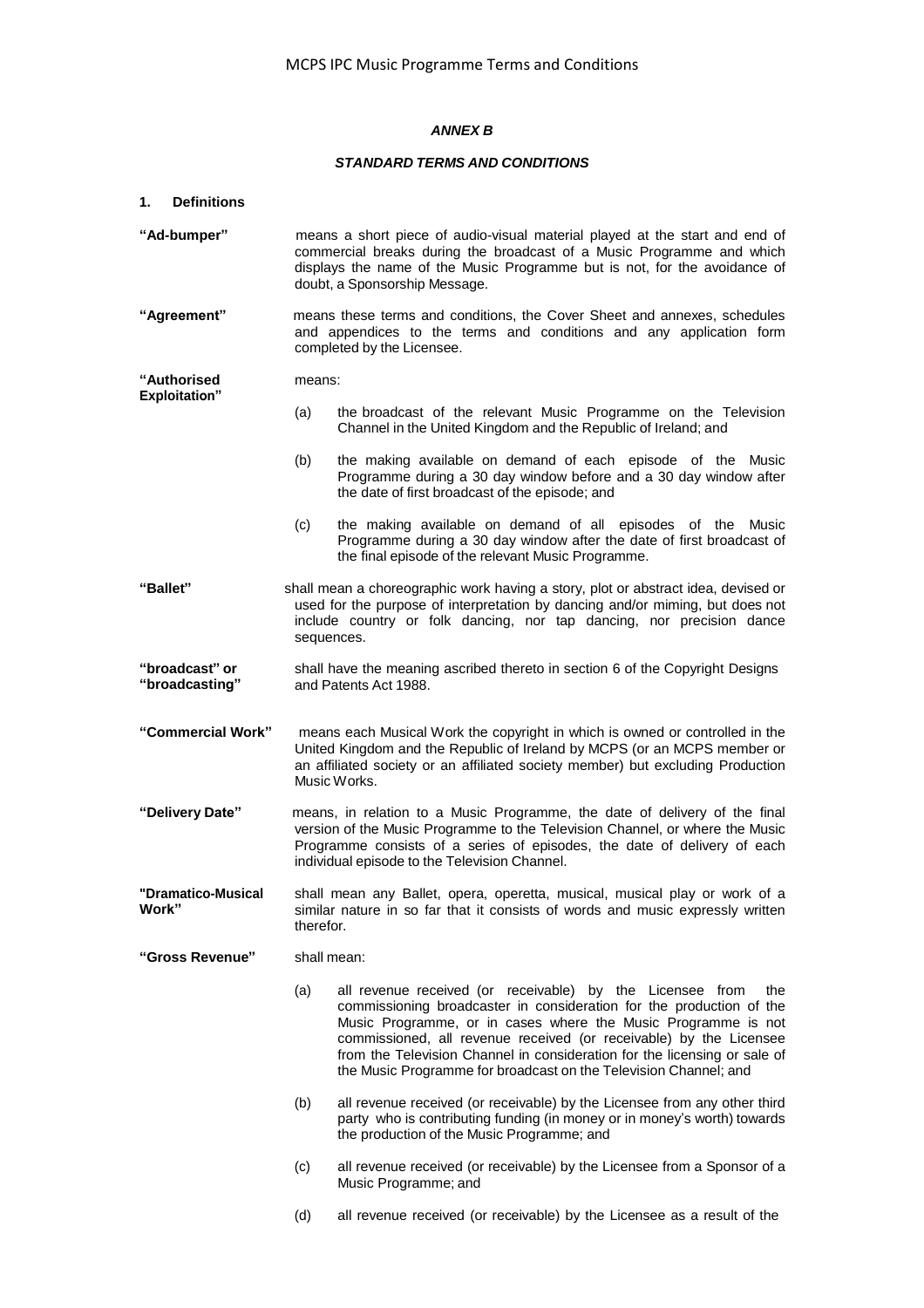inclusion of product placement (as allowed under section 9 of the OFCOM broadcasting code) within a Music Programme; and

- (e) all revenue received (or receivable) by the Licensee either directly or indirectly from viewers of the Television Channel communicating with the Licensee or any intermediary acting on behalf of the Licensee by way of (without limitation) telephone, mobile telephone, text message, electronic mail, the internet or any other electronic means of communication now existing or hereafter invented;
- (f) all revenue received (or receivable) by the Licensee in the form of donations, barter or contra deals whether or not falling within (a) to (e) above;

and in each of the above cases such revenue shall, for the avoidance of doubt, include any such revenue whether received or receivable by the Licensee or any associate, affiliate, agent or representative of such party.

- **"making available on demand"** shall have the meaning ascribed thereto in section 20(2)(b) of the Copyright Designs and Patents Act 1988.
- **"Music Programme"** means a programme where the musical audio material and/or audio-visual material with a musical soundtrack is the primary theme and not merely secondary or incidental to the storyline or documentary material featured in the programme. A "Music Programme" includes but is not limited to the following (including any combination thereof):

A programme which consists of:

- (a) one or more audio-visual live music performances by an artist, a group or a number of artists and/or groups;
- (b) an audio-visual documentary where the featured subject matter is one or more music artists, groups, songwriters or composers or a musical style or genre;
- (c) one or more promotional audio-visual productions which have a music sound recording as their main element;
- (d) audio-visual programming which has music as its primary theme, including, without limitation, archive collections of previously exploited television material;
- (e) an audio-visual recording of a music award event.

**"Musical Work"** means any work consisting of music and any lyrics or words written to be used with the music (if applicable). It includes any part of such a work.

**"Permitted Excerpts"** refers only to Dramatico-Musical Works and shall mean excerpts where the use of all such excerpts in any Music Programme complies with all the following limitations:

- (a) the total duration of the excerpts does not exceed 20 minutes in any single Music Programme;
- (b) the use is not a "potted version" of the Dramatico-Musical Work;
- (c) the use is not or does not cover a complete act of the Dramatico-Musical Work;
- (d) each excerpt is not presented in a "dramatic form" as defined below; and
- (e) as regards Ballets specifically devised for television or excerpts from existing Ballets, the total duration does not exceed 5 minutes.

A dramatic form shall be deemed to be created only by a performance in which there is a distinct plot depicted by actors and where the story of the Dramatico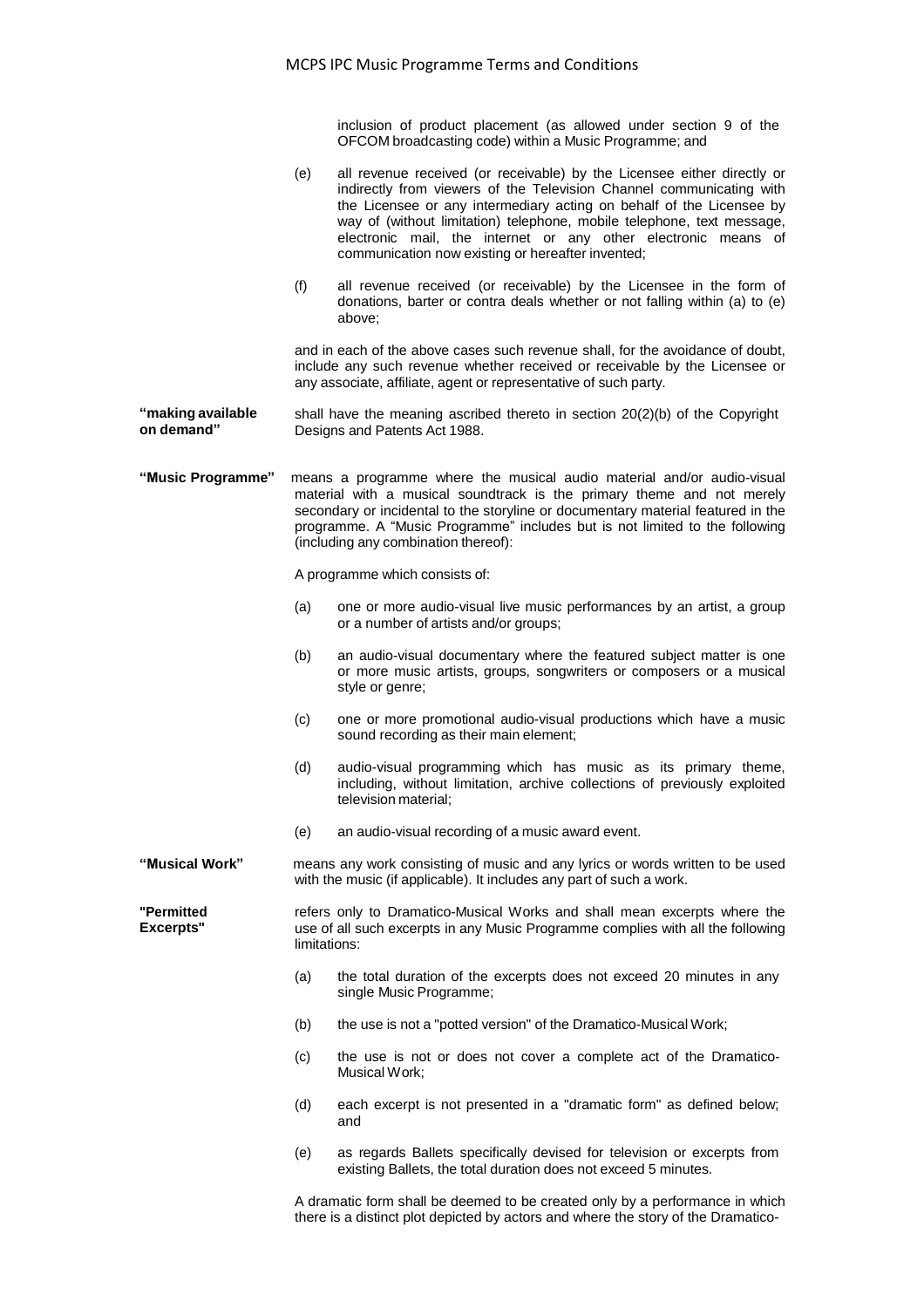Musical Work and/or its associated words is woven into and carries forward the plot and its accompanying action (a dramatic form shall not, for example, be deemed to be created by the use of costume, scenery, and/or any dance routine merely to provide an acceptable presentation of the work). For the purposes of this paragraph the word "actors" shall include actors, singers, mimics and/or puppets.

- **"PMSR"** means any production music sound recording being a sound recording (as opposed to a Musical Work) the copyright in which is owned or controlled in the United Kingdom and the Republic of Ireland by MCPS or any member (or any affiliated society or affiliated society member) and where such party has authorised MCPS to license such recordings as so-called production or library music.
- **"Production Music"** means Production Music Works and PMSRs.

**"Production Music Work"** means any Musical Work:

- (a) embodied on a PMSR; and
- (b) the copyright in which is owned or controlled in the United Kingdom and the Republic of Ireland by MCPS (or an MCPS member or an affiliated society or an affiliated society member).
- **"Re-version"** means a piece of audio-visual material that is produced by editing the content of a Music Programme into a different form. Re-versions will comprise substantially the same content as was contained in the original Music Programme, but may include some new content, provided that it is related to the original content.
- **"Repertoire Work"** means Commercial Works, Production Music Works and PMSRs, but excludes commissioned music (i.e. Musical Works specially commissioned from MCPS composer/writer members).
- **"Sponsor"** means any party who or which provides directly or through any agent all or any part of the finance and/or any products or services and/or pays the Licensee or provides any other good consideration for the making of Audio-Visual Material in return for exposure for, or any other form of reference therein to, the name or trademark or logo of the third party or any associate thereof or any specific named brands, products or services.
- **"Sponsorship Message"** means any item which includes a specific audio and/or visual reference to a Music Programme Sponsor.
- **"Television Channel"** means, in respect of the relevant Music Programme, the television channel in respect of which such Music Programme has been commissioned or, where the Music Programme is a licence fee secured Music Programme, the channel which has secured the right of first broadcast in the United Kingdom.
- **"Term"** means the period starting on the Commencement Date and ending on the End Date or any earlier termination of the Agreement in accordance with clause 9.

## **2. Rights Licensed**

Subject to the terms and conditions set out in this Agreement, MCPS hereby grants to the Licensee a non-exclusive licence during the Term to reproduce (including by way of synchronisation) Repertoire Works in the United Kingdom into Music Programmes solely for the purpose of the Authorised Exploitation. Any copying of Repertoire Works for purposes beyond those set out in clause 2 is not licensed under this Agreement.

#### **3. Extent of the Licence**

- 3.1 This Agreement does not extend to or permit the inclusion of any adaptation of any Repertoire Work in the Music Programme unless the relevant MCPS member has expressly consented thereto for the purposes of the Agreement. By way of example only, this applies to:
	- (a) making any arrangement of the music; or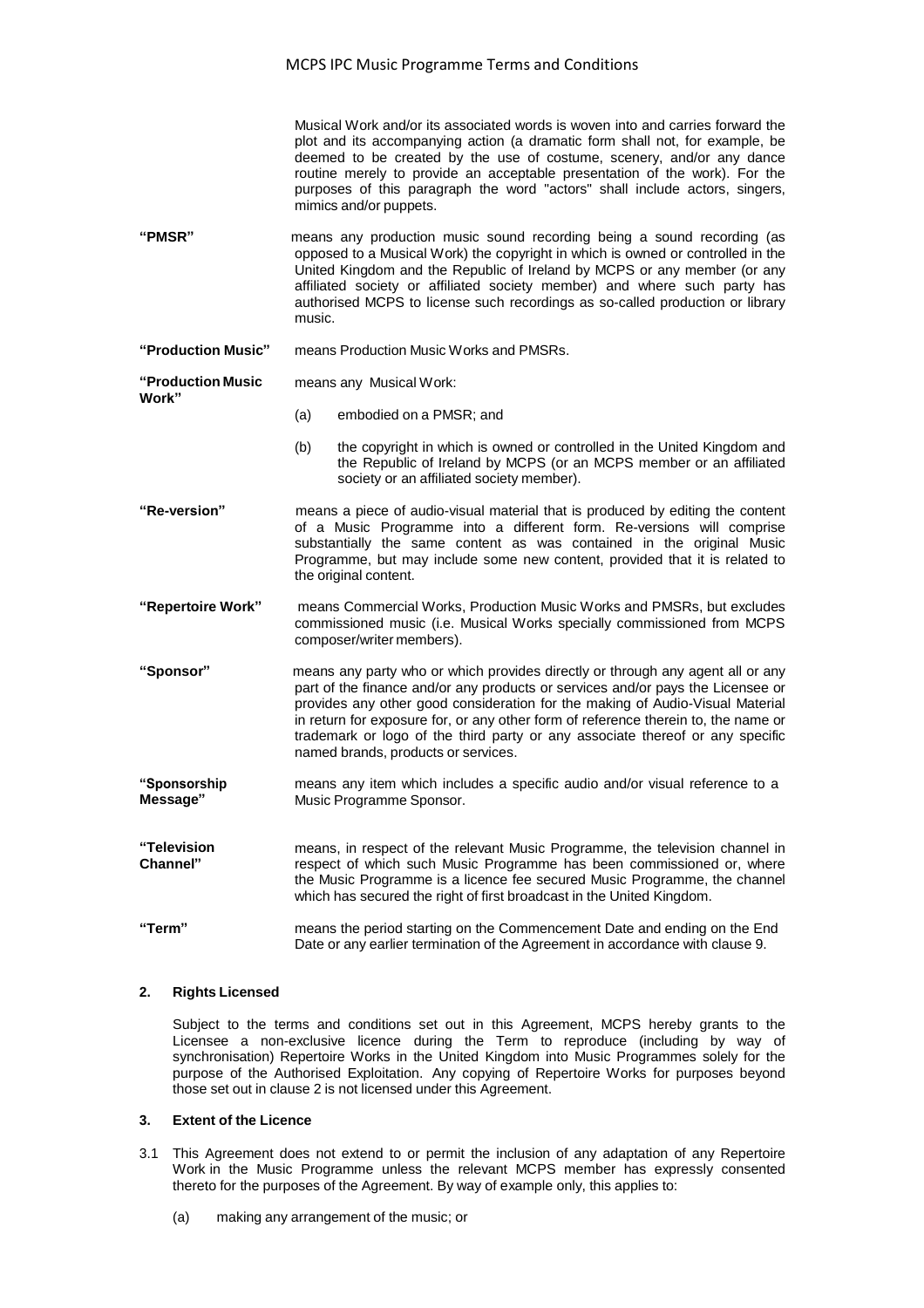- (b) making any alteration to the lyrics, save for any minor change which does not alter the meaning thereof; or
- (c) any sampling (as that expression is commonly used in the music industry) of the music and/or lyrics or
- (d) reproduction in the form of a sample of the music and/or lyrics; or
- (e) using with music lyrics other than those written to be used with the music or authorised for use with the music; or
- (f) using with lyrics music other than that written to be used with the lyrics or authorised for use with the lyrics.
- 3.2 The Agreement does not extend to the reproduction of any Commercial Work:
	- (a) in the form of a parody, pastiche or burlesque of any Commercial Work or of any composer or writer of any Commercial Work or any band or other group of artists which includes any composer or writer of any Commercial Work; or
	- (b) where there is a derogatory, facetious*,* obscene or demeaning reference to the Commercial Work, its composer(s) and author(s) or the performing artist; or
	- (c) without prejudice to clauses 3.3 and 3.4 below, in any manner which is likely to or causes the public to believe that the Commercial Work (or the composer(s) thereof) is endorsing or promoting any product or service, or the views expressed in the Music Programme.

Whether a use of a Commercial Work breaches this clause 3.2 shall be decided by MCPS in its reasonable discretion.

- 3.3 For the avoidance of doubt, the licence granted under this Agreement do not cover the use of any Repertoire Work with any advertising where:
	- (a) such Repertoire Work is incorporated into such advertising; or
	- (b) such Repertoire Work is otherwise presented in such a way that a reasonable person might associate the Repertoire Work with the advertising.
- 3.4 The licence granted under this Agreement do not cover the use of any Commercial Work with any Sponsorship message where:
	- (a) such Commercial Work is incorporated into such Sponsorship Message; or
	- (b) such Commercial Work is otherwise presented in such a way that a reasonable person might associate the Commercial Work with the Sponsorship Message.
- 3.5 The licence granted under this Agreement does not cover the use of any Repertoire Work in the following types of Music Programmes unless the relevant MCPS member has expressly consented thereto for the purposes of the Agreement:
	- (a) Music Programmes relating to a single composer or author, composer and/or author team and/or where all Commercial Works contained within the Music Programme are by the same composer or author, or composer and/or author team; or
	- (b) Music Programmes relating to a single music artist or record label and/or where all Commercial Works contained within the Music Programme are performed by the same music artist or controlled by the same record label.
- 3.6 The use of any Commercial Work in title and/or credit sequences and/or Ad-bumpers is excluded from this Agreement. Commercial Works for use in title and/or credit sequences and/or Adbumpers must be licensed in advance individually with the copyright owner or via MCPS.
- 3.7 Where any Repertoire Work forms part of any Dramatico-Musical Work, the licence granted under this Agreement shall not apply to the reproduction of:
	- (a) the whole Dramatico-Musical Work;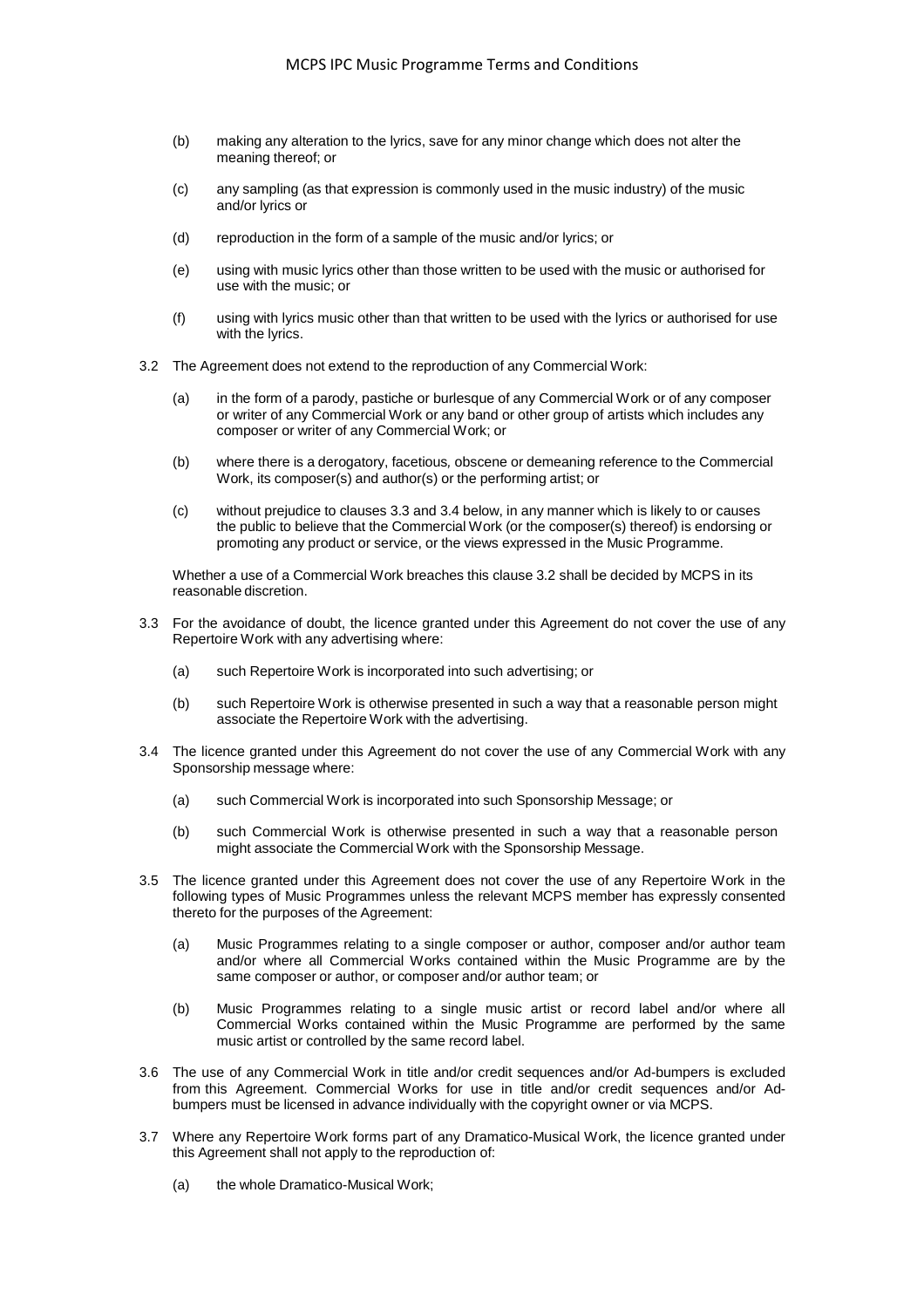- (b) any excerpt(s) from such Dramatico-Musical Work unless all of the following circumstances apply:
	- (i) the Music Programme contains only excerpt(s) within the definition of Permitted Excerpts; and
	- (ii) MCPS has not notified the Licensee in writing that the Member or the Foreign Society Member objects to the reproduction of any such Repertoire Work.
- 3.8 In any event, any licence hereunder only applies to the relevant Repertoire Works and not (by way of example only) to any underlying dramatic or literary work which forms part of the Dramatico-Musical Work or which such Dramatico-Musical Work is based on or uses.
- 3.9 All rights not specifically granted under this Agreement are hereby reserved, and the parties hereby agree that no implied licences are to be construed hereunder.
- 3.10 The acts of broadcasting and making available of Repertoire Works within the Music Programme are not licensed hereunder.
- 3.11 The provisions of this Agreement authorise the making of the Music Programme for the Authorised Exploitation. In the event that a copy of the Music Programme or the soundtrack thereof is made or used in any way for any other purpose (including, without limitation, retail sale, rental and/or lending, cinematic performance) whether by any party to this Agreement or any other party then that copy shall not be licensed under this Agreement. MCPS reserves all rights including those of its members and the affiliated societies and the affiliated society members to take action in relation to any such copy.
- 3.12 This Agreement only covers Repertoire Works. It does not extend to other rights or interests, including (by way of example only), sound recordings other than PMSRs, films, dramatic works, performers' rights, moral rights or rights in performances. MCPS, for and on behalf of its members, warrants that all the necessary performers' waivers and consents have been obtained from the relevant performers insofar as their performances are embodied on PMSRs.
- 3.13 It is the responsibility of the Licensee to obtain all necessary licences in relation to any Musical Work (or part thereof) which is not a Repertoire Work, and nothing in this Agreement applies in relation to any such Musical Work or sound recording or film producing any such Musical Work.
- 3.14 Nothing in this Agreement affects the moral rights of authors of Repertoire Works whether subsisting in the United Kingdom and the Republic of Ireland or any other territory.

## **4. Licence Fees**

The Licensee shall pay to MCPS the licence fees set out in Annex C of this Agreement. These licence fees and the associated exploitation of Repertoire Works are offered by MCPS on a strictly non-precedential basis and shall be subject to review upon expiry or termination of this Agreement.

## **5. Payment**

- 5.1 All payments and sums referred to in this Agreement are subject to VAT.
- 5.2 MCPS will issue invoices as set out in Annex C to this Agreement. All invoices are due for payment in full within 28 days of the date of issue ("the Due Date").
- 5.3 Without imposing any obligation on MCPS to accept late payment and without prejudice to any rights and remedies MCPS may have by virtue of any failure of the Licensee to pay the licence fees specified in this Agreement by the Due Date, MCPS will be entitled to charge interest on the licence fees from the Due Dates at 3% above the National Westminster Bank base rate. MCPS shall in addition be entitled to charge interest at the same rate where payment is later than it would otherwise be as a result of the Licensee failing to deliver full and accurate reporting information in accordance with the timescales set out in clause 6 below.

## **6. Reporting**

6.1 In respect of the licence granted under clause 2 above, the Licensee shall supply to MCPS within 7 days (or within 14 days, where this is agreed in advance by MCPS) of the Delivery Date full and accurate details of all Repertoire Works copied into each episode of a Music Programme and the name of the television channel on which the Music Programme is to be (or has been) first broadcast.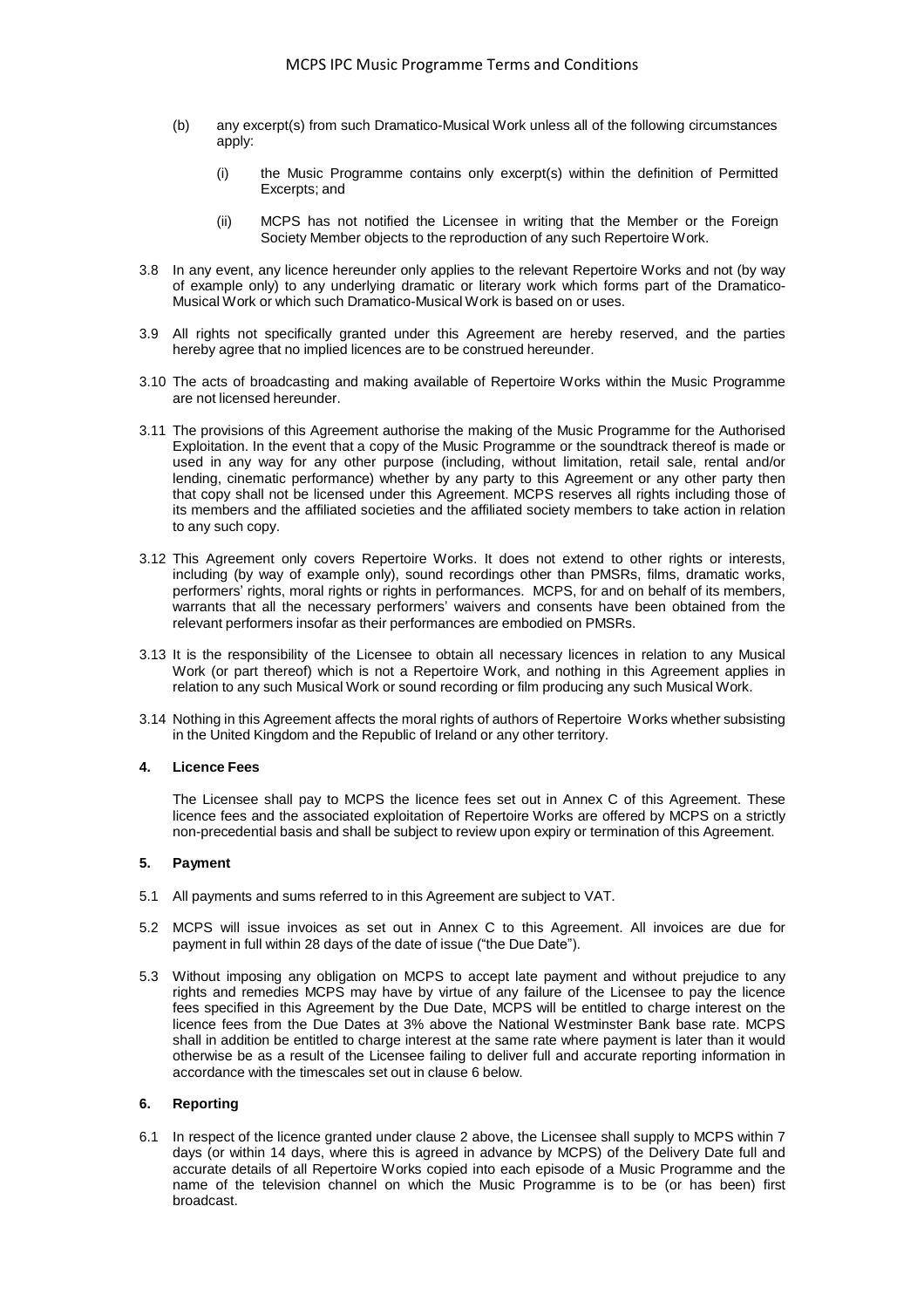The Licensee's reports must be in the format attached at Schedule 1 or such alternative format which the Licensee uses to report to broadcasters, provided that:

- (a) such format complies with MCPS' reasonable requirements; and
- (b) it contains all the information that MCPS requires (as set out in Schedule 1).
- 6.2 The Licensee shall also supply MCPS with any further information or documentation in its possession, power, custody or control (and will supply MCPS with reasonable assistance to obtain any further information or documentation not in its possession, power, custody or control) reasonably requested by MCPS at any time, in order to enable MCPS to verify the Musical Works which are contained with a Music Programme or to verify that the Licensee is abiding by the terms and conditions of this Agreement.
- 6.3 In order to facilitate the preparation of reporting, MCPS will (upon request) grant the Licensee access to its online works database(s), subject to the Licensee's acceptance of MCPS' standard terms and conditions of access. For the avoidance of doubt, should MCPS withdraw access to such a database or should a database become unavailable (whether temporarily or permanently) for any reason, this shall in no way affect the obligations of the Licensee to deliver full, accurate and timely reporting as set out in this clause 6.
- 6.4 The Licensee shall supply to MCPS throughout the Term a fully completed notification form (in the form set out in Schedule 2) for each new Music Programme within 14 days of being commissioned to produce the Music Programme (or within 14 days of the Licensee commencing production, if the Music Programme has not been commissioned) and shall notify MCPS in writing immediately should any information contained on the notification form change at any time subsequently, including but not limited to the Music Programme title and scheduled Delivery Date.
- 6.5 Upon request, the Licensee shall supply to MCPS a copy of any Music Programme (or episode of a Music Programme) produced by it under this Agreement within 7 days of such a request following the Delivery Date, in order that MCPS may confirm that the Licensee is complying with the terms and conditions of this Agreement.

## **7. Gross Revenue Declaration**

The Licensee shall provide to MCPS a fully and accurately completed Gross Revenue Declaration Form in the form set out in Schedule 3 not later than 7 days from first broadcast on the Television Channel.

## **8. Auditing**

- 8.1 The Licensee shall keep and make available for inspection upon reasonable notice, both during and for twelve months after termination of this Agreement, proper, detailed books and records relating to (a) the use of all Musical Works in Music Programmes and (b) any income or other consideration received by or on behalf of the Licensee in relation to the Music Programme, together with any supporting documentation relating thereto. Where any agreement between the Licensee and MCPS replaces this Agreement or licenses substantially the same activities (the "Replacement Agreement"), the twelve month time-limit referred to above shall begin following termination or expiry of the Replacement Agreement.
- 8.2 For the purposes of this clause 8, the Licensee shall allow upon reasonable notice access to its premises to inspect accounting and reporting records, but not more than once per annum. The duly authorised representatives of MCPS shall be entitled to inspect, make extracts and take copies of any of the information and/or documentation available and to carry out such work as is, in their reasonable opinion, considered necessary to verify compliance with the provisions of this Agreement.
- 8.3 If tests under any audit and verification process indicate under-payment of the correct licence fees during the period for which monitoring has been carried out by or on behalf of MCPS, then, without prejudice to MCPS' other rights under this Agreement, the Licensee shall pay the amount of the underpayment plus interest based on the period from which the correct fee should have been paid to MCPS to the date when it was actually paid (at the rate of 3% over the base rate current from time to time of National Westminster Bank Plc).
- 8.4 If any audit and verification process discloses (a) under-payment of more than 7.5% of the correct licence fees during the period for which monitoring has been carried out by or on behalf of MCPS and/or (b) failures to report correctly amounting to at least 7.5% of the music usage during the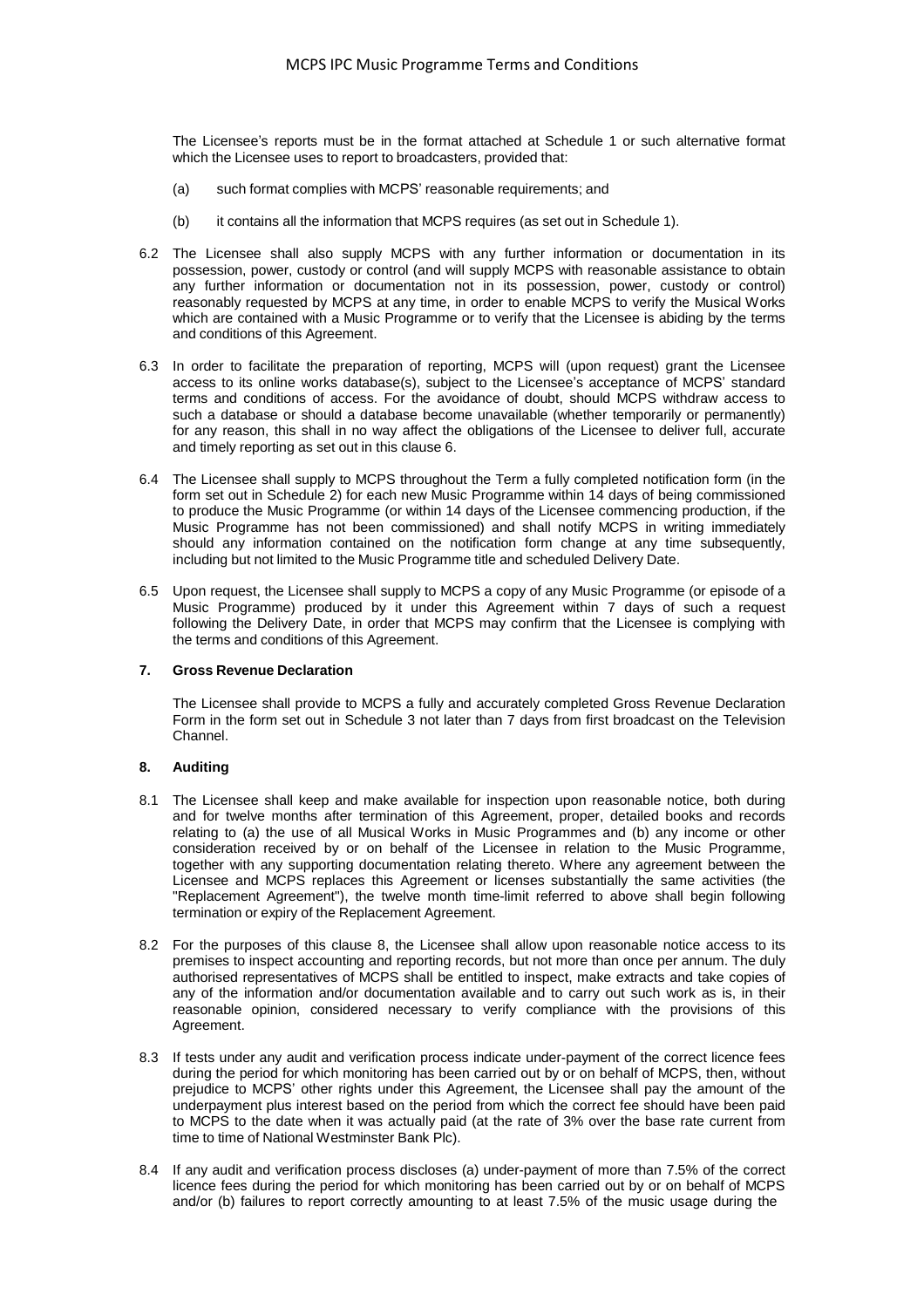period monitored by or on behalf of MCPS, then, without prejudice to MCPS' other rights under this Agreement, the Licensee shall pay, in addition to the payment referred to in clause 8.3, MCPS' reasonable costs of such audit and verification within 28 days of receipt of MCPS' VAT invoice therefor.

8.5 For the avoidance of doubt, books, records and accounting records as referred to in clauses 8.1 and 8.2 above shall be deemed to include data, information and records held on computers.

#### **9. Termination of Agreement**

- 9.1 A party shall have the right to terminate this Agreement immediately by notice to the other party if:
	- (a) the other commits a material breach of this Agreement which is not capable of remedy; or
	- (b) the other commits a material breach of this Agreement which is capable of remedy but which has not been so remedied within 14 days of notice thereof;
	- (c) the other is dissolved, becomes insolvent or otherwise unable to pay its debts, ceases to trade, has a trustee, administrator or receiver appointed, has a resolution passed for its winding up or liquidation or makes a general assignment, arrangement or composition with or for the benefit of its creditors.
- 9.2 Where MCPS terminates this Agreement as a result of the non-payment of licence fees by the Licensee, any episode(s) of a Music Programme made during the period in which the licence fees were unpaid (whether in full or in part) shall be deemed to be unlicensed.
- 9.3 Any breach of clause 3.2 of this Agreement shall be deemed to be a material breach incapable of remedy for the purposes of clause 9.1(a). In the case of termination in these circumstances, the licence granted under this Agreement shall not apply to the episode(s) of the Music Programme containing the material which breached clause 3.2 (as well as any episode made after the date of termination).
- 9.4 For the avoidance of doubt, any exploitation of Repertoire Works by the Licensee following termination of this Agreement will be unlicensed.

#### **10. Other**

- 10.1 Other than as set out herein, this Agreement is personal and the Licensee shall not assign, subcontract or otherwise transfer this Agreement or any of its rights or obligations under this Agreement in whole or in part without the prior written consent of MCPS, not to be unreasonably withheld or delayed.
- 10.2 The Licensee acknowledges that this is a 'blanket' licence agreement, and that for both parties to take advantage of the administrative simplicity of such a licence, the mechanism for calculating the licence fees must take account of all copying of Repertoire Works, including where some such copying might fall within one of the exceptions set out in Part I Chapter III of the Copyright Designs and Patents Act 1988.
- 10.3 No delay or omission in exercising any right or remedy hereunder shall operate as a waiver thereof or of any other right or remedy and no single or partial exercise thereof shall preclude any other or further exercise of any other rights and remedies.
- 10.4 No waiver shall be binding or effectual unless expressed in writing and signed by the party giving it and such waiver shall be effective only in the specific instance and for the purpose given.
- 10.5 If this Agreement creates any rights which would in the absence of this provision be enforceable by any person not a party to this Agreement, such rights shall not be enforceable.
- 10.6 This Agreement shall be construed in accordance with the laws of England and Wales and the parties submit to the exclusive jurisdiction of the English courts.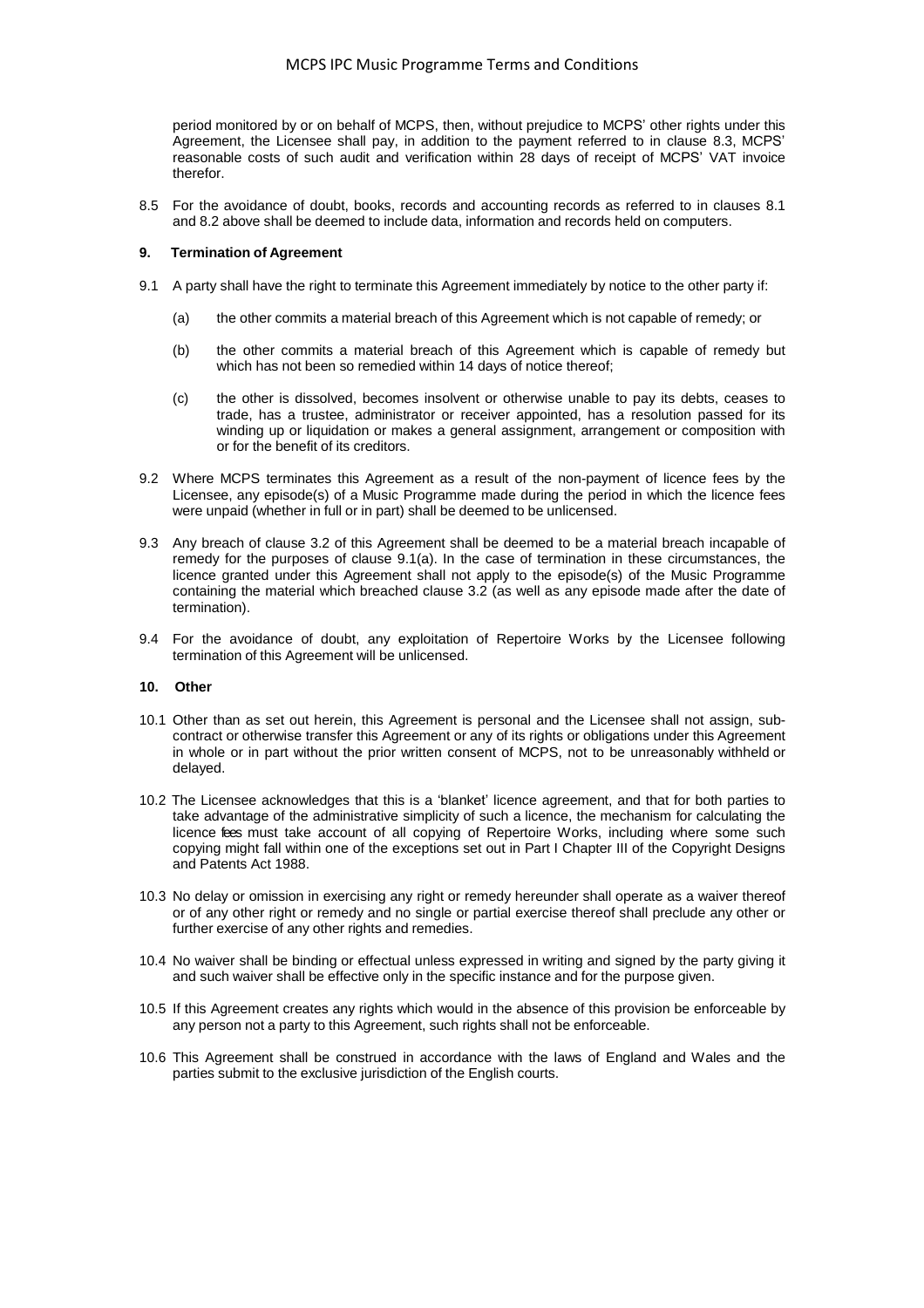## *ANNEX C*

## *LICENCE FEES*

- 1. The licence fees shall be the higher of:
	- (a) 17% of the Gross Revenue; and
	- (b) the per programme minimum fee as set out in the table below.
- 2. The per programme minimum in respect of Music Programmes shall be as follows:

| <b>Time Slot</b>                                                    | <b>Television Channel</b>                 | Per programme minimum fee<br>(per 30 minutes of the<br>programme or episode of the<br>programme if more than one<br>episode) |
|---------------------------------------------------------------------|-------------------------------------------|------------------------------------------------------------------------------------------------------------------------------|
| Peak Time (everyday 18:00 to                                        |                                           |                                                                                                                              |
| 22:59 and Saturday and Sunday<br>T4 slots (09:00 to 14:00 approx)). | Channel 4                                 | £3,375                                                                                                                       |
|                                                                     |                                           |                                                                                                                              |
| Off-Peak Time (all other time)                                      | Channel 4                                 | £2,000                                                                                                                       |
|                                                                     | ∩ther                                     |                                                                                                                              |
| Anytime                                                             | Terrestrial/Satellite/Cable<br>Channel(s) | £2,000                                                                                                                       |

- 3. In respect of Music Programmes which are less than or greater than 30 minutes, the per programme minimum fee shall be pro-rated into 15 minute portions (but not any less than 15 minutes). By way of example only, if a Music Programme made in respect of the peak time slot is 45 minutes long, the per programme minimum fee will be £5,062.50 (i.e. £3,375 + £1,687.50).
- 4. Where a Music Programme consists of a single episode, once (i) the Licensee's declaration of Gross Revenue has been made in accordance with clause 7 and (ii) reporting has been received for that Music Programme in accordance with clause 6.1 and the licence fees will be calculated as per the calculation set out above. MCPS will then send the Licensee an invoice for the licence fee. Where a Music Programme consists of a number of episodes, then invoicing shall take place monthly or quarterly (at MCPS' discretion) and there shall be no obligation on MCPS to wait until reporting all episodes have been delivered before it starts to invoice the Licensee.
- 5. The licence fee covers the supply of the Music Programme by the Licensee to the Television Channel for an initial number of broadcasts (together with the making available of the Programme on-demand, as detailed in the definition of Authorised Exploitation), as indicated. Where the Television Channel wishes to undertake additional broadcasts over and above this allowance, the Licensee shall pay an additional licence fee in respect of each such broadcast, as set out above.
- 6. Where the Television Channel of a Music Programme is E4 or More4, and the relevant Music Programme is broadcast on Channel 4, the per programme minimum fee for Channel 4 shall be applied as set out above. Thereafter, the per programme minimum fee E4 or More4 shall be applied.
- 7. Where the Television Channel wishes to undertake additional broadcasts over and above those covered by any licence fees that MCPS has already invoiced, the Licensee shall notify MCPS in writing as soon as it receives notice of the additional broadcasts itself so that MCPS may calculate the additional licence fees due and invoice the Licensee accordingly. For the avoidance of doubt (and without prejudice to MCPS' rights under this Agreement), nothing in this clause shall prevent MCPS from issuing invoices earlier should it become aware of additional broadcasts prior to receiving written notification of them from the Licensee.
- 8. The Licensee acknowledges that MCPS may not be able to identify all uses of Repertoire Works at the time that it initially receives reporting for a Music Programme from the Licensee. MCPS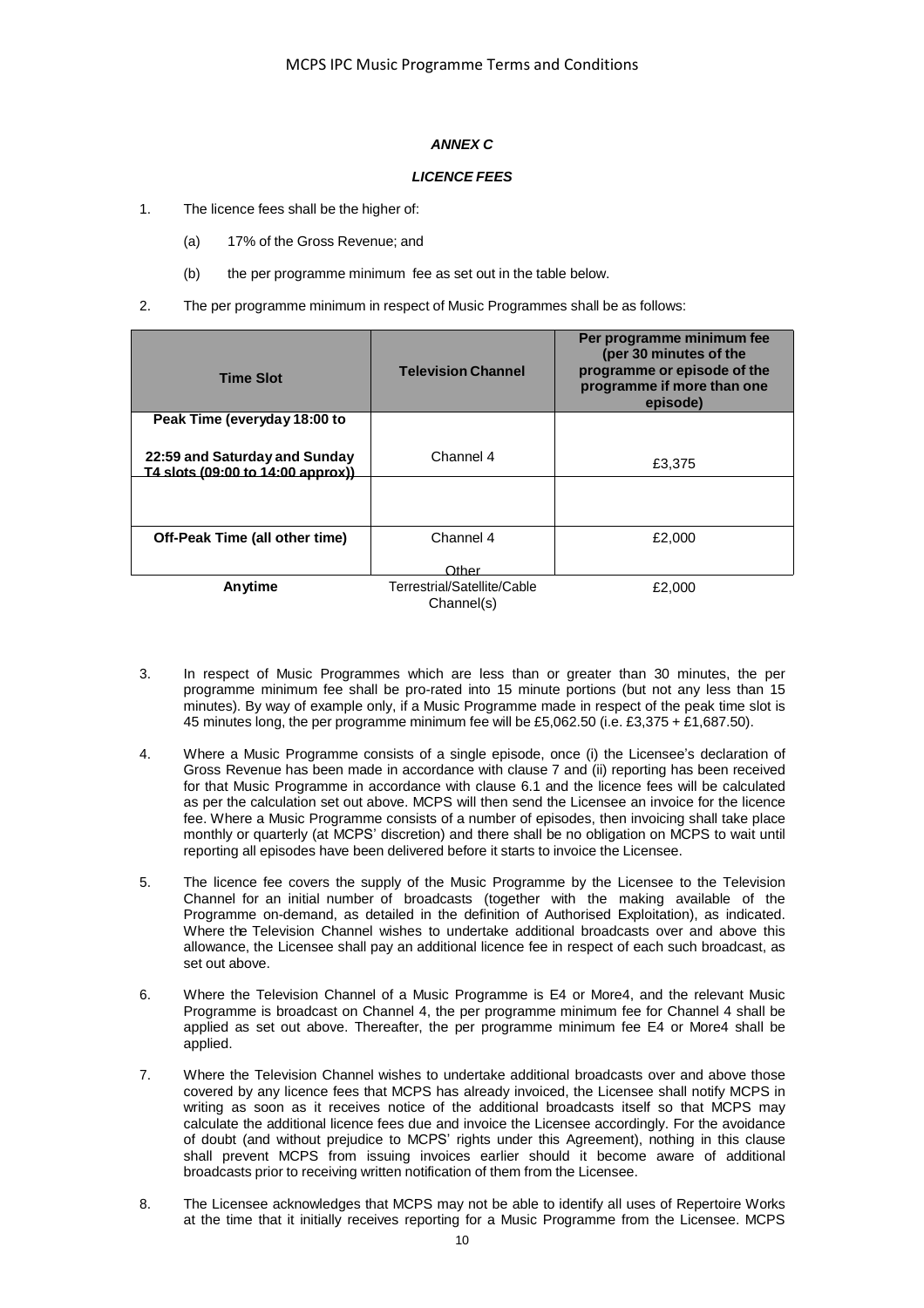## MCPS IPC Music Programme Terms and Conditions

shall be entitled to reprocess reporting at later dates and where uses of Repertoire Works are identified that have not previously been invoiced, to raise an invoice for the relevant licence fee, which the Licensee shall pay in accordance with clause 6.2.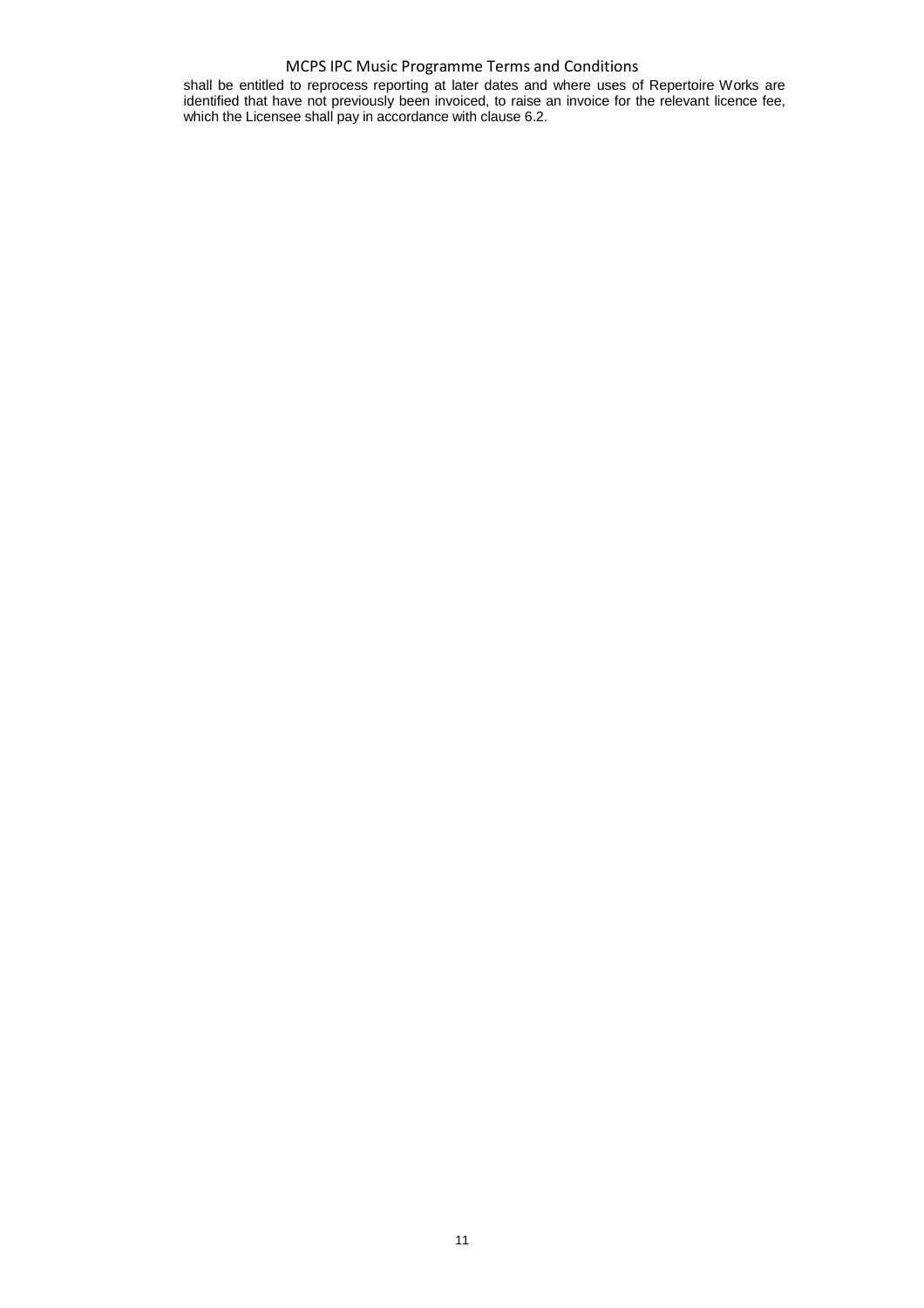MCPS IPC Music Programme Terms and Conditions

## **Schedule 1**

# MCPS Reporting Format



## **Schedule 2**

Music Programme notification form

## **Schedule 3**

Gross Revenue Reporting Form

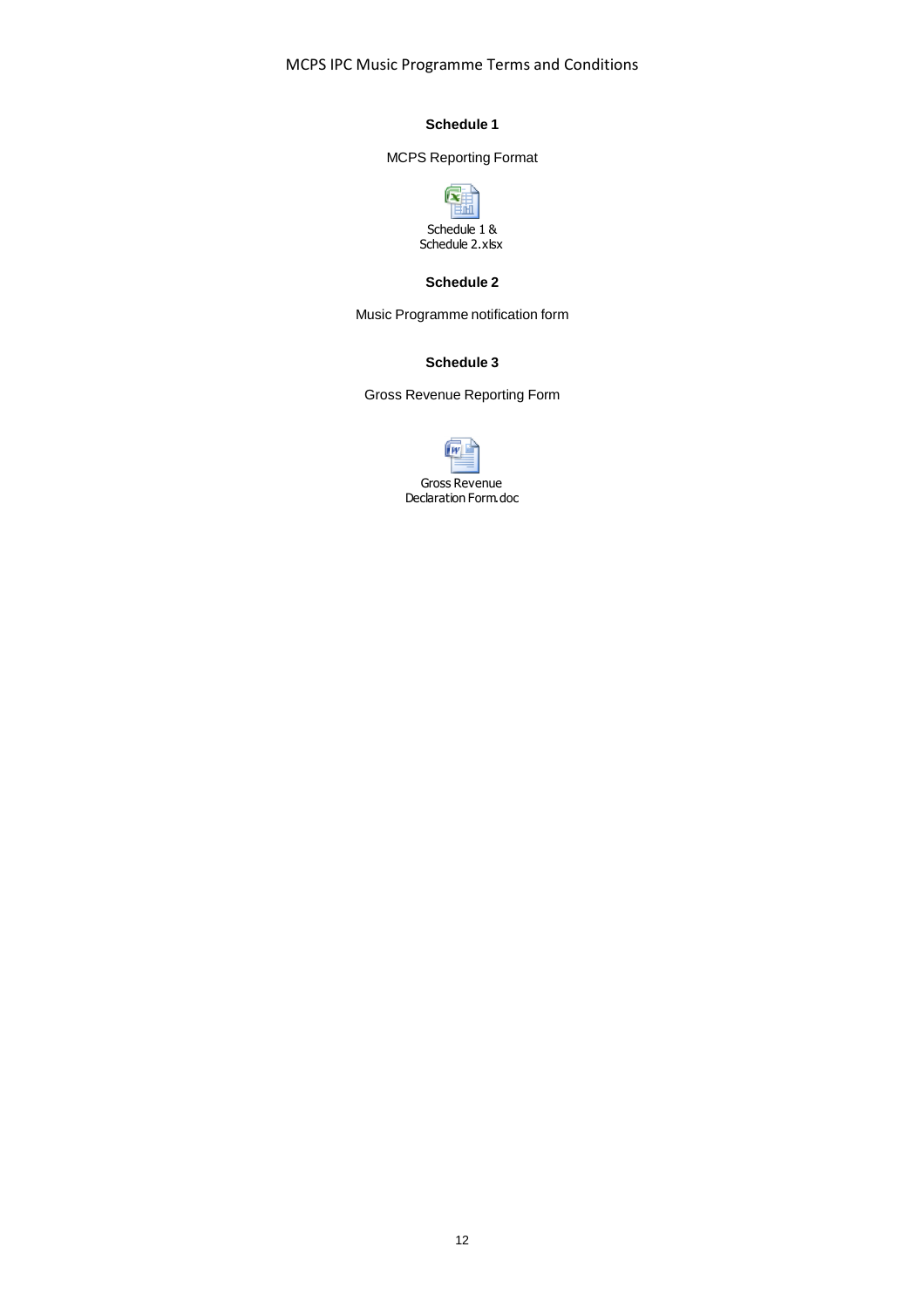# **Music Programming Blanket Licence – Appendix**

**This Appendix sets out three examples of how the licence fees will be calculated under the Agreement.**

## **Example 1**

A Programme is commissioned by Channel 4.

Reporting for the Programme, consisting of 4 episodes each of 30 minutes duration first broadcast on Channel 4 between 23:00 to 17:59 (Off-Peak).

## **Primary exploitation on Channel 4:**

a) 17% (MCPS Claim) x £40,000 (Gross Revenue) = £6,800; and

b)  $4 \times £2,000$  per 30 minute episode = £8,000

The licence fees shall be whichever is the higher of a) & b) i.e. £8,000

## **Total Licence fee for Channel 4 exploitation = £8,000**

## **Example 2**

A Programme is commissioned by Channel 4.

Reporting for the Programme, consisting of a single episode with a 30 minute duration first broadcast on Channel 4 between 23:00 to 17:59 (Off-Peak) and then broadcast again on Channel 4 between 18:00 and 22:59 (Peak).

## **Primary exploitation on Channel 4 (Off-Peak):**

a) 17% (MCPS claim) x £20,000 (Gross Revenue) = £3,400; and

b) A single 30 minute episode =  $£2,000$ 

The licence fees shall be whichever is the higher of the two i.e. £3,400

## **Further exploitation on Channel 4 (Peak):**

a) 17% (MCPS claim) x £30,000 (Gross Revenue) = £5,100; and

b) A single 30 minute episode =  $£3,375$ 

The licence fees shall be whichever is the higher of the two less primary exploitation fees e.g. £5,100 -  $£3,400 = £1,700$ 

## **Total licence fee for Channel 4 exploitation £3,400 + £1,700 = £5,100**

## **Example 3**

A Programme is licence fee funded by E4.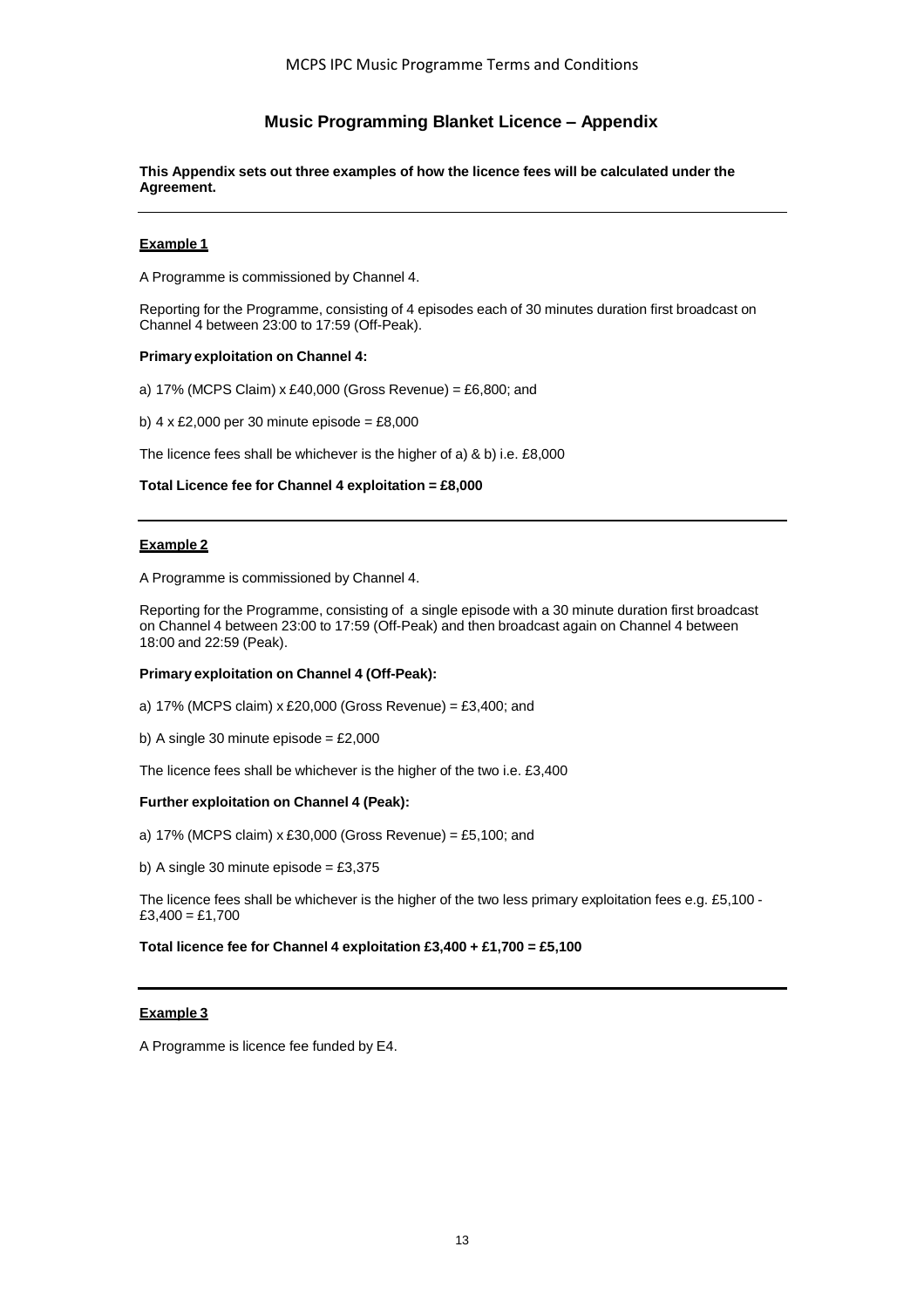Reporting for the Programme, consisting of 2 episodes with a 30 minute duration, first broadcast on E4 and then broadcast again on Channel 4 between 23:00 and 17:59 (Off Peak).

## **Primary exploitation on E4:**

a) 17% (MCPS Claim) x £20,000 (Gross Revenue) = £3,400; and

b)  $2 \times £2,000$  per 30 minute episode = £4,000

The licence fees shall be whichever is the higher of a) & b) i.e. £4,000

## **Further exploitation on Channel 4 (Off Peak):**

- a) 17% (MCPS Claim) x £20,000 (Gross Revenue) = £3,400; and
- b)  $2 \times \text{\pounds}2,000$  per 30 minute episode = £4,000

The licence fees shall be whichever is the higher of the two i.e. £4,000

## **Total licence fee for E4 and Channel 4 exploitation £4,000 + £4,000 = £8,000**

**For the avoidance of doubt, the royalty rates used in these examples are purely for the purposes of illustration and the rates applicable to this Agreement are those set out in this Agreement**